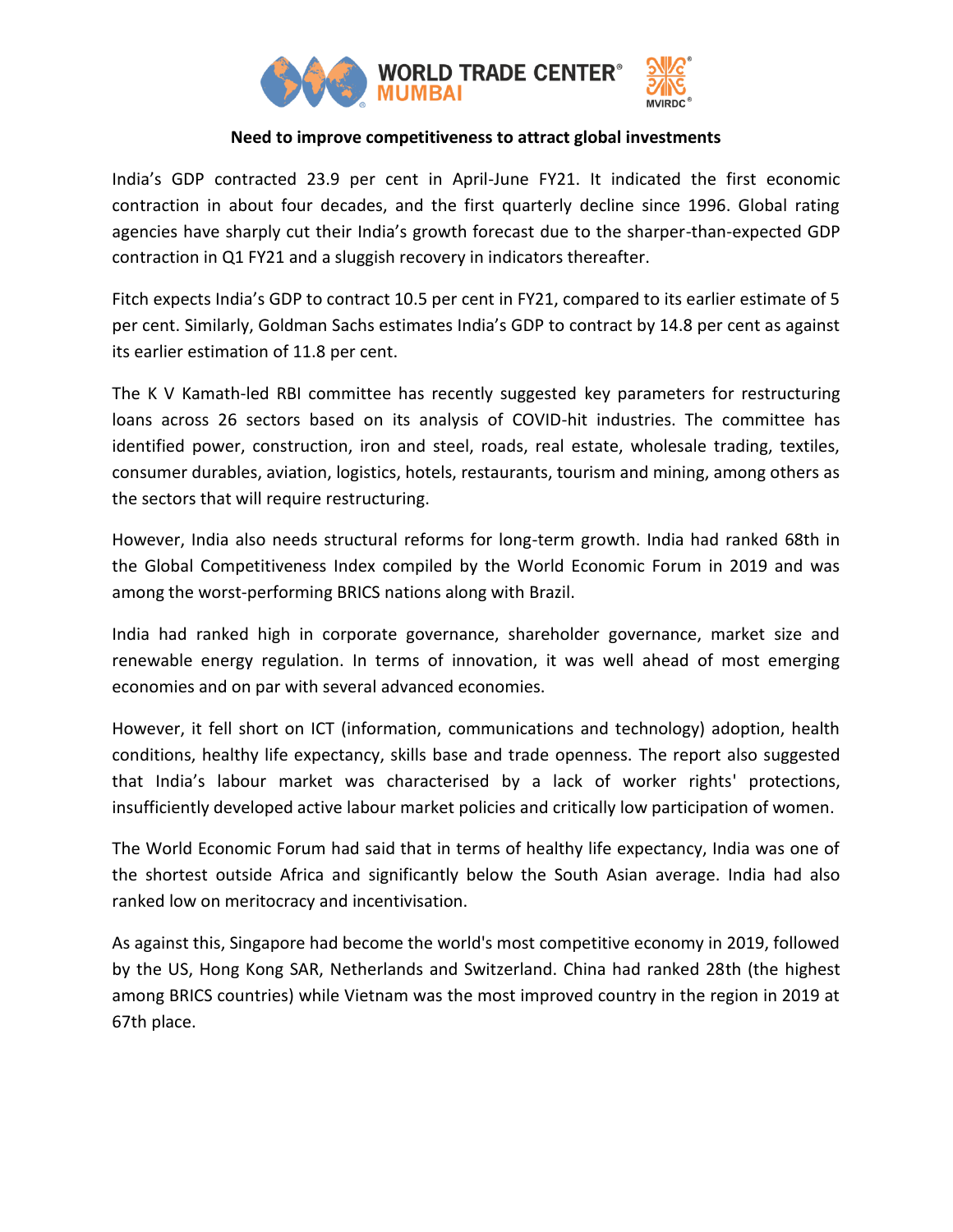

The report showed that those countries which integrate into their economic policies an emphasis on infrastructure, skills, research and development, and support those left behind are more successful compared to those that focus only on traditional factors of growth.

The World Economic Forum had suggested that in order to come out of the cycle of low or flat productivity growth, which began with the global financial crisis of 2008, it was crucial for economies to rely on fiscal policy and public incentives to boost research and development, enhance the skills base of the current and future workforce, develop new infrastructure and integrate new technologies, among other measures.

With the advent of the COVID-19 pandemic, many countries are willing to move their trade and investments away from China, given that too much dependence on a single country has disrupted their supply chains. Further, the feud between the US and China, has opened doors for several countries wanting to encash this opportunity.

However, it is a matter of concern for us that it is easier to set shop in many other developing countries like Bangladesh and Vietnam, than in India. Further, these countries either have preferential market access or have signed FTAs with regional groupings like the EU, which leaves us with a comparative disadvantage.

We need to immediately address these challenges in order to attract long-term investments, and enhance our international trade. These measures are imperative if India wants to become a USD 5 trillion economy by 2025, especially since the COVID-19 crisis has exacerbated our economic challenges.